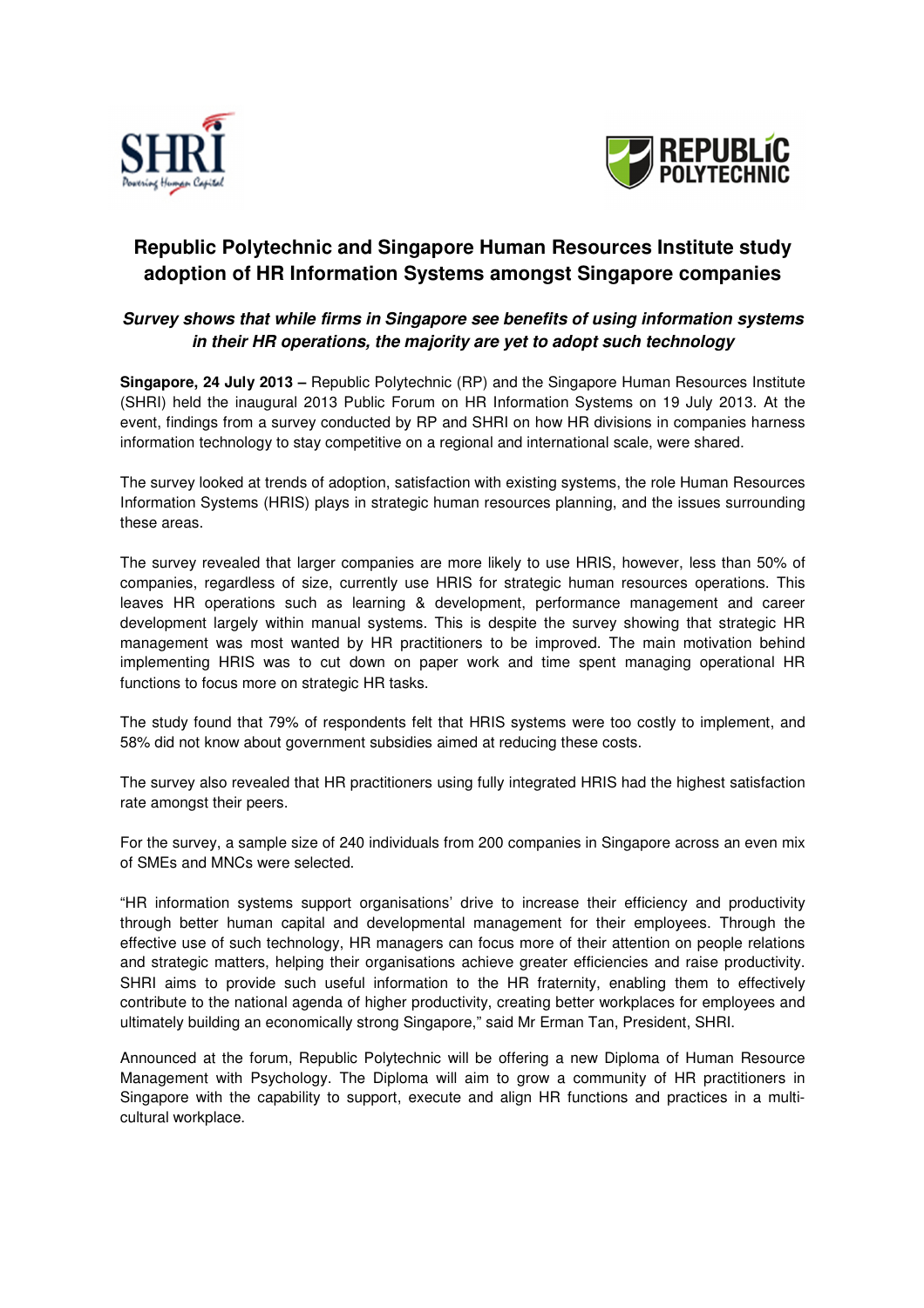



"Human Resources Information Systems plays a key role in helping the HR industry transform through innovation and technology. For Singapore to remain competitive, managing and developing the workforce in a more efficient and effective manner is a priority. The findings from the survey conducted by SHRI and RP, as well as the training provided to the students through our new diploma programme, will help to guide the industry in the right direction," said Mr Seto Lok Yin, Deputy Principal, Industry Services, Republic Polytechnic.

- END -

### **About Republic Polytechnic**

The first educational institution in Singapore to leverage Problem-Based Learning approach for all its diploma programmes, Republic Polytechnic (RP) has six schools and two academic centres offering thirty-seven diplomas in Infocomm, Engineering, Applied Science, Technology for the Arts, Sports, Health & Leisure, Events and Hospitality, Enterprise, and Communication.

Republic Polytechnic is committed to nurturing innovation and entrepreneurial learning in an environment that develops problem-solving skills and lifelong learning opportunities. Its holistic, broadbased curriculum, covering culture, enterprise development and cognitive processes, prepares students for an active and meaningful role in society.

Republic Polytechnic strives for excellence and has achieved various international and national accreditations, including ISO9001, ISO14001, OHSAS 18001, SS540, Singapore Quality Class, People Developer, Innovation Class, and Service Class.

For more information, visit www.rp.edu.sg

#### **Singapore Human Resources Institute (SHRI)**

SHRI is a not-for-profit professional organisation representing over 3,000 human resource professionals. Founded in 1965, SHRI is committed to promulgating and maintaining high standards of professionalism in human resource management and development. Through collaborations with professional organisations and institutions of higher learning, SHRI continues to impact the HR profession, helping to mould the nation's human capital to world-class standards.

SHRI is an active contributor to the global HR community, having held the office of Secretary General and Treasurer of the World Federation of Personnel Management Associations (WFPMA) for the 2006-2008 term, as well as the office of President of the Asia Pacific Federation of Human Resource Management (APFHRM) for the 2005-2006 term.

As the voice of the HR Community, SHRI's views are valued and quoted regularly in publications and in the local media. For more information, visit http://www.shri.org.sg